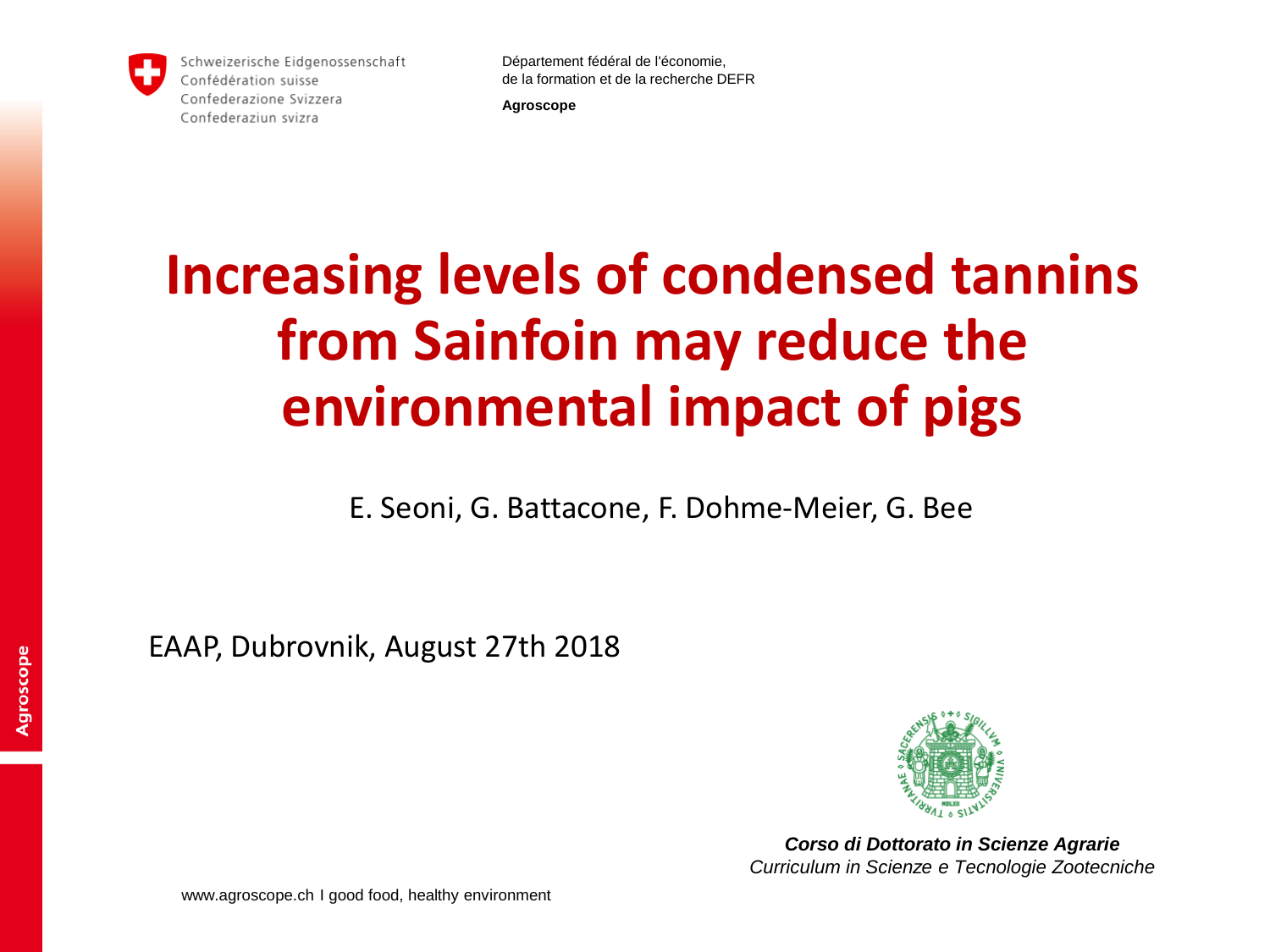- **Background**
	- ❖ Tannins are phenolic plant secondary compounds widely distributed through the plant kingdom and at different levels in several animal feeding sources
	- ❖ By complexing with feed nutrients (e.g. protein, carbohydrates cell wall components), tannins affect the digestibility of the diets
	- ❖ Originally tannins were considered as anti-nutritional factors in diets for ruminants and monogastrics, as they negatively impact
		- ❖ feed intake

 $\div$  growth rate

❖ nutrient digestibility

- ❖ feed efficiency
- **69th Annual Meeting of the European Federation of Animal Science**  Eleonora Seoni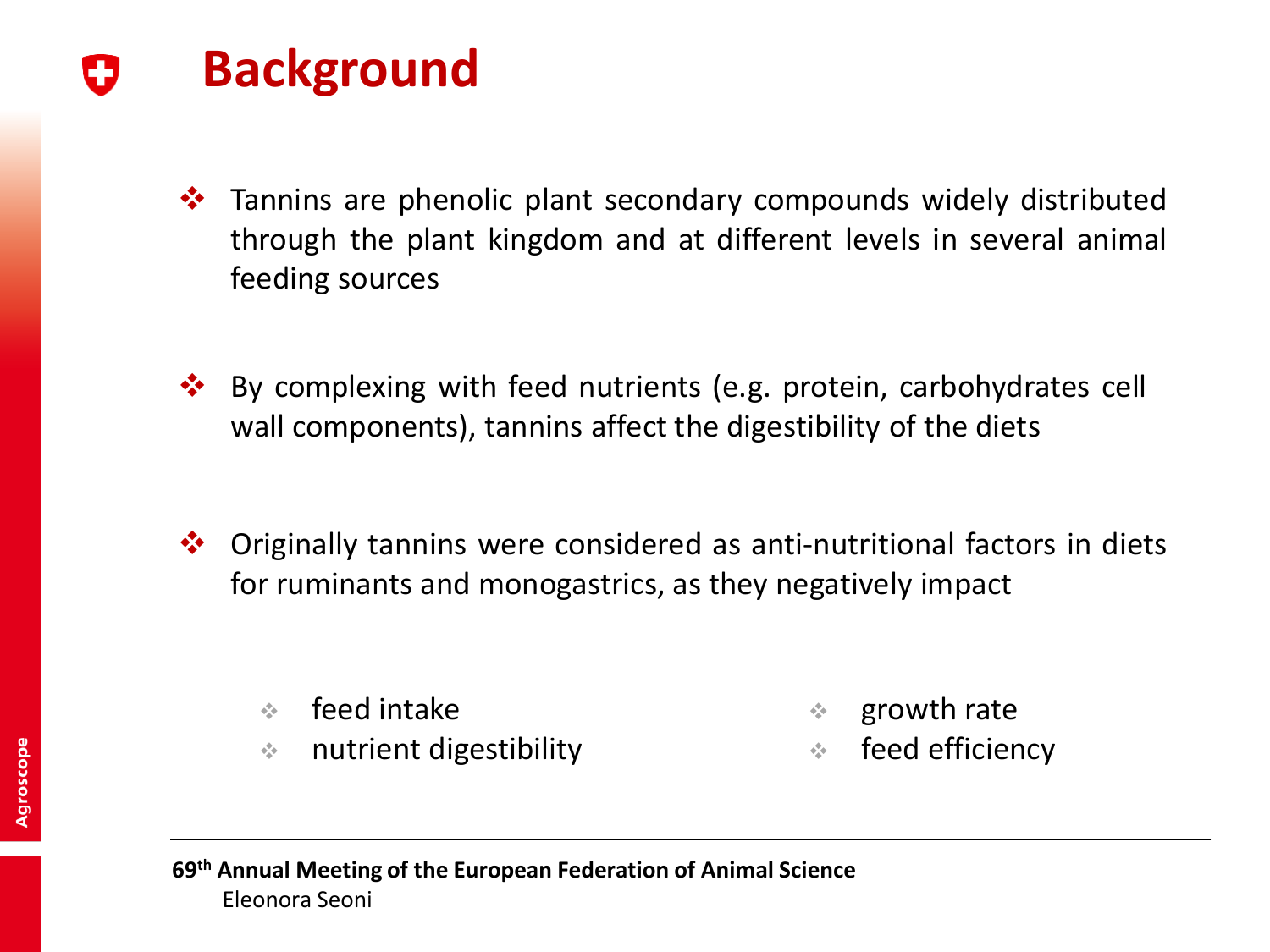

Those effects can vary according to the source, type and chemical structure of tannins, amount fed and animal species involved

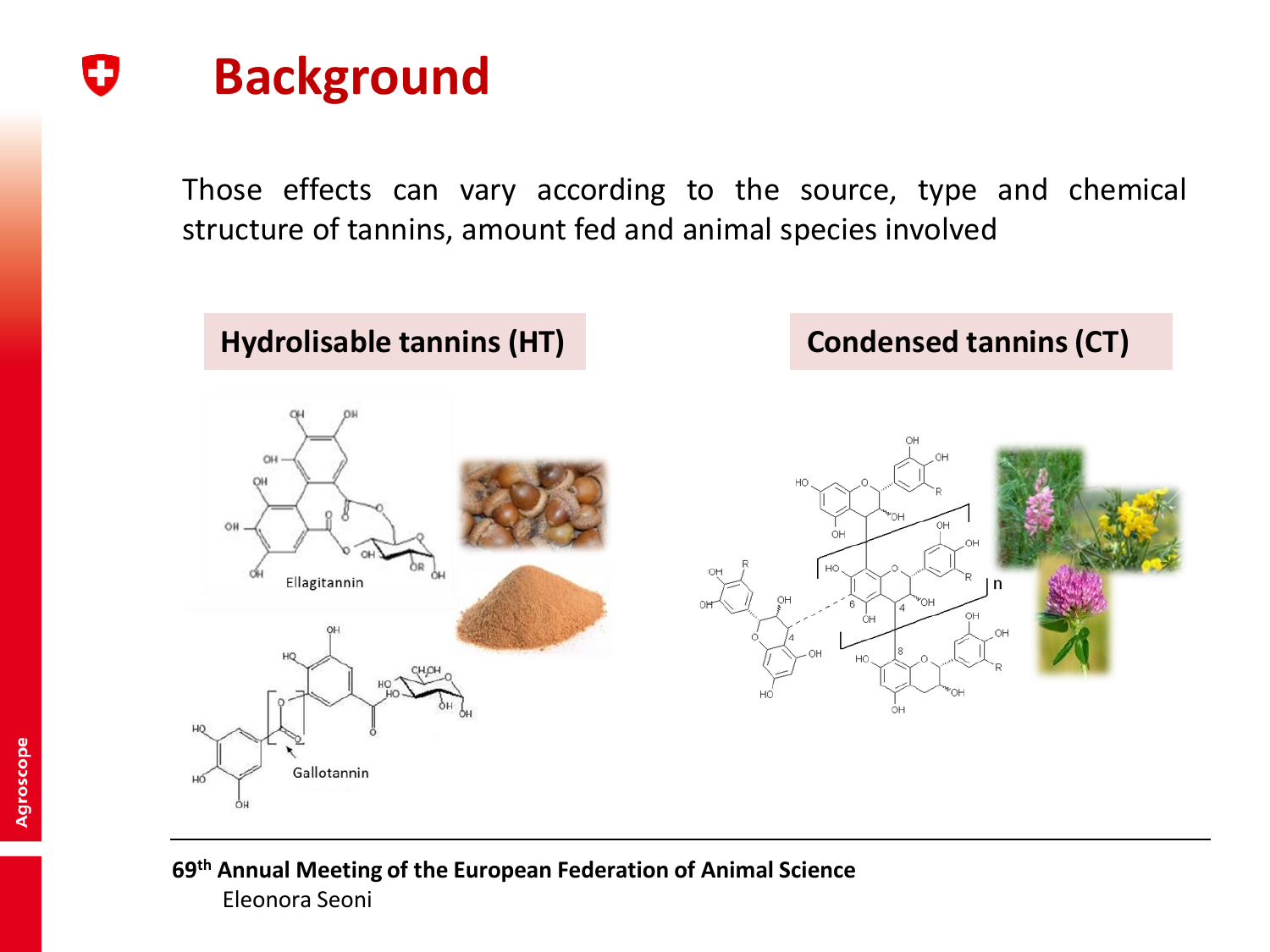

### **In pigs:**

❖ dietary inclusion of CT from faba beans reduced the apparent digestibility of crude protein (**CP**) suggesting that CT can have a marked impact on the nitrogen (**N**) turnover (*Jansman et al., 1995*)

### **In ruminants:**

❖ dietary CT from sainfoin shifted the N excretion from the urinary route to the feces *(Scharenberg et al., 2007; Grosse Brinkhaus et al., 2016)*

Beneficial from an environmental point of view as ammonia losses from feces are slower and less excessive than urine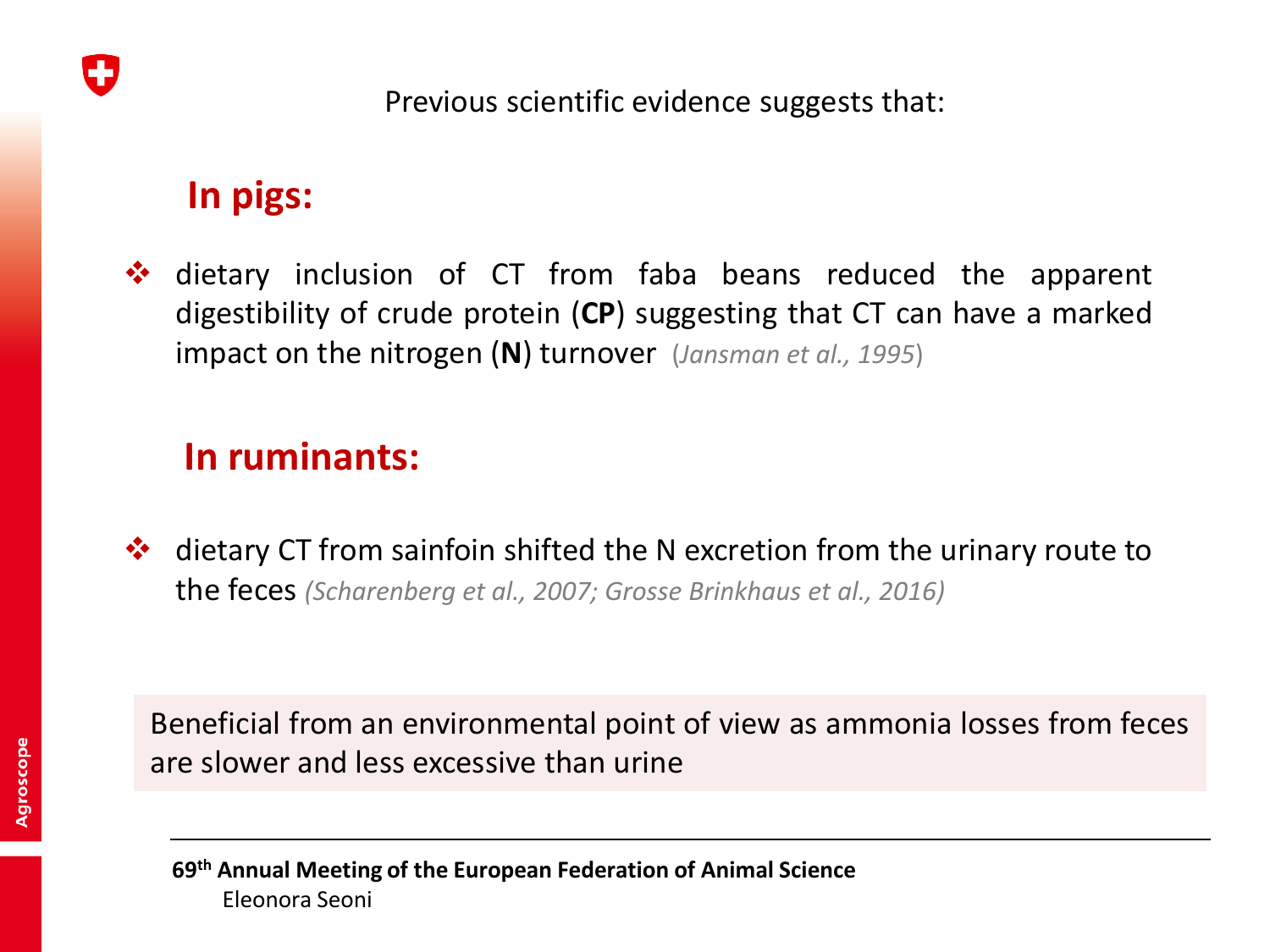





❖ will **CT** decrease protein degradation in the gut of pigs, as shown in ruminants and decrease the urinary N excretion ?

# **Objective**

Investigate the impact of increasing levels of **CT** from Sainfoin included in a grower-finisher diet on **N** digestibility and **N** turnover of entire male (**EM**) pigs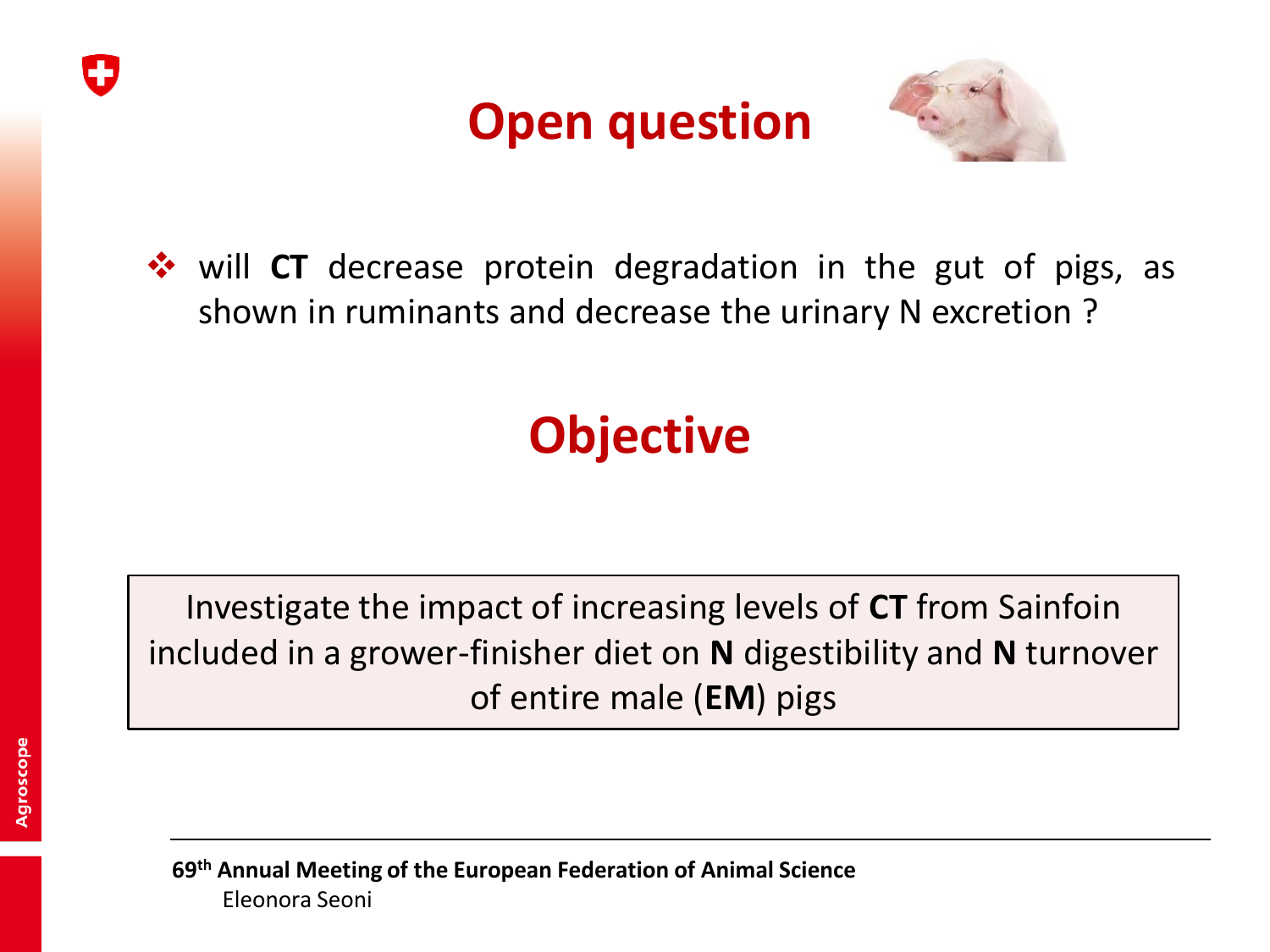## **Material and Methods**



#### **Onobrychis viciifolia Scop.**

### **Why Sainfoin?**

#### ❖ Protein rich legume (CP > 22%)

**partly replacement of soy bean?** 

### ❖ Elevated CT content (CT > 50 g/kg)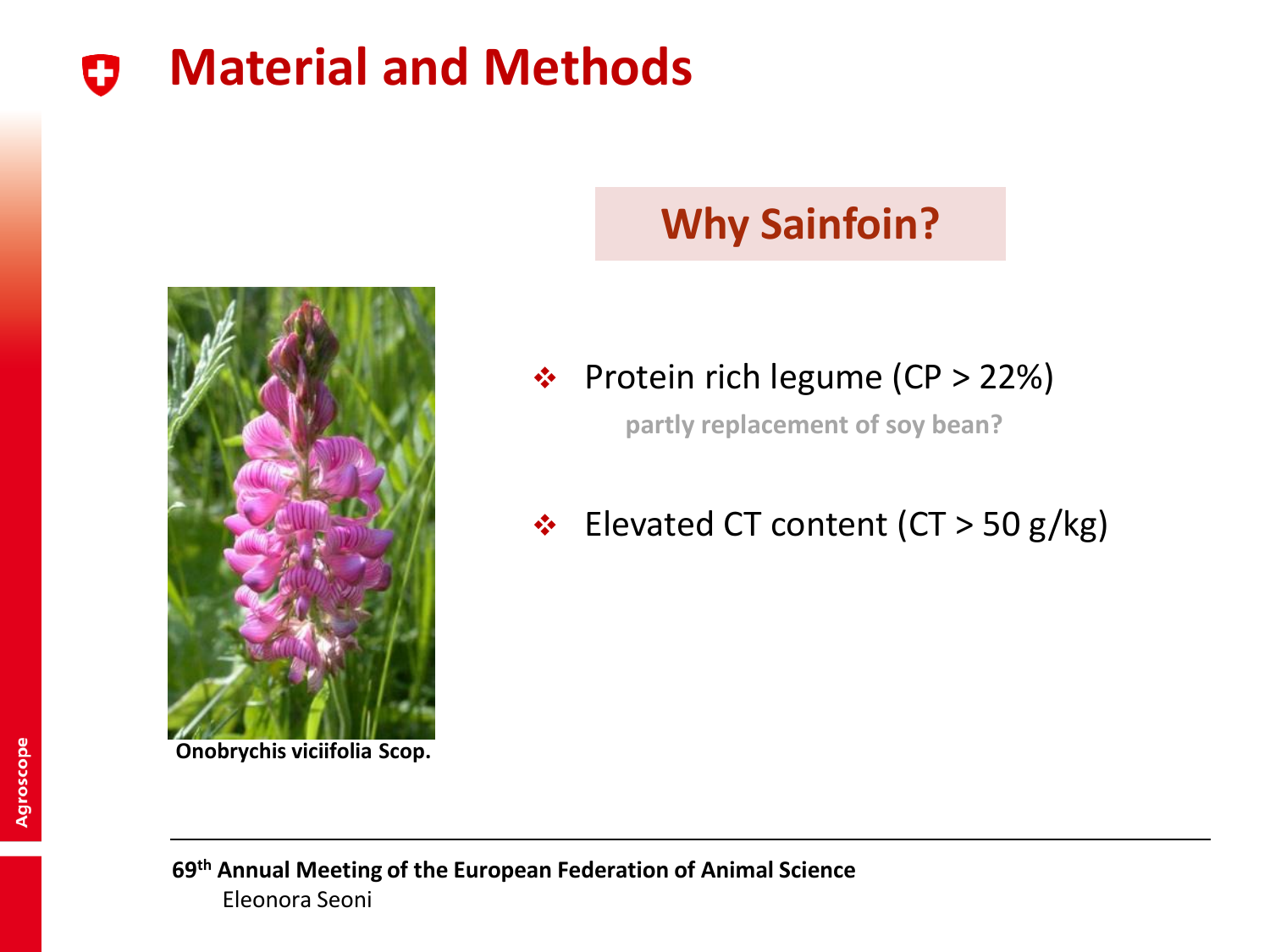## **Material and Methods**

❖ 48 Swiss Large White entire male (**EM**) (12 per treatment)

- ❖ *ad libitum* access to the diets
- ❖ Pigs were reared in one pen equipped with 4 automatic feeders, in order to monitor individual daily feed intake



| BW at start                                                                     | 24.8 | 土 | 5.1 kg |
|---------------------------------------------------------------------------------|------|---|--------|
| BW at slaughter $\begin{array}{cccc} 109.6 & \pm & 12.6 \text{ kg} \end{array}$ |      |   |        |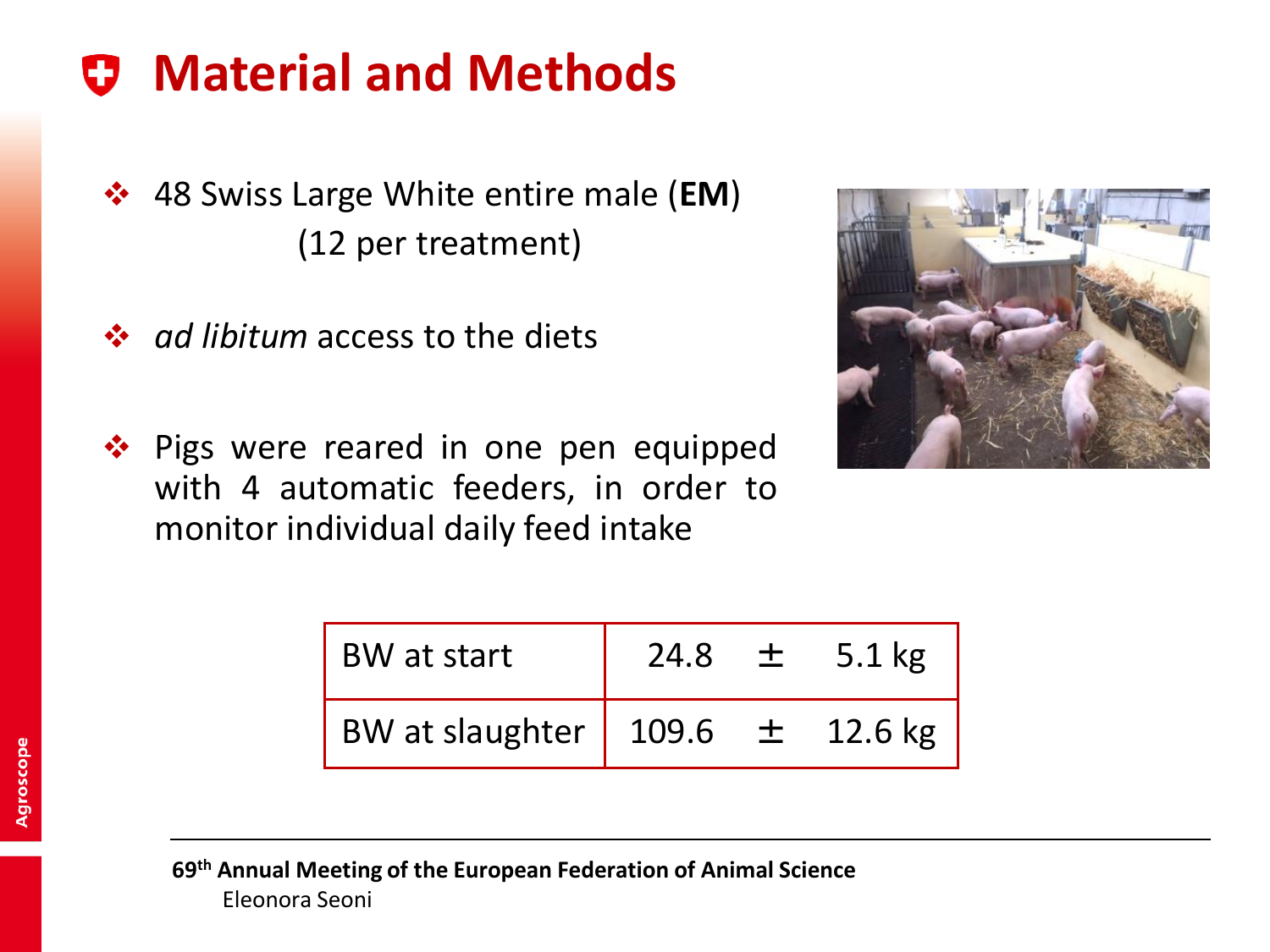## **Material and Methods**

| <b>Grower period</b> |                |                   |            | <b>Finisher period</b> |                 |  |
|----------------------|----------------|-------------------|------------|------------------------|-----------------|--|
| (25-60 Kg BW)        |                | (60-110 Kg BW)    |            |                        |                 |  |
|                      |                | <b>Treatments</b> |            |                        |                 |  |
| 0%                   | $5%$ *         |                   | 10%*       | 15%*                   |                 |  |
|                      |                |                   |            |                        |                 |  |
| T <sub>0</sub>       | T <sub>5</sub> |                   | <b>T10</b> | <b>T15</b>             |                 |  |
|                      |                |                   |            |                        |                 |  |
|                      |                |                   |            |                        | * Sainfoin meal |  |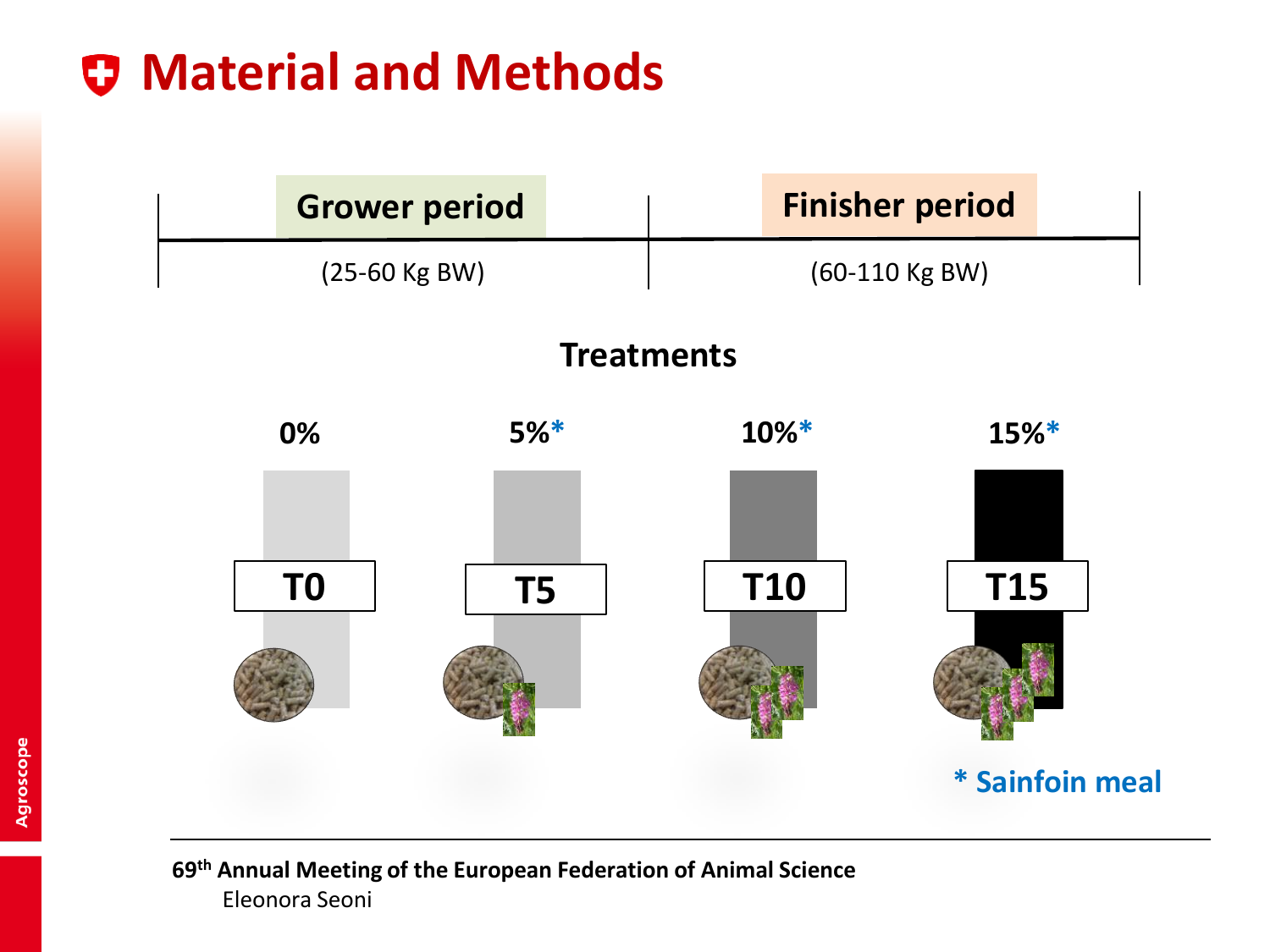### 0

# **Experimental diets**

| <b>Grower diet</b>                      | T0    | Τ5    | <b>T10</b> | <b>T15</b>                              | <b>Finisher diet</b>         | T0    | T5    | T10   | T15                      |
|-----------------------------------------|-------|-------|------------|-----------------------------------------|------------------------------|-------|-------|-------|--------------------------|
| Barley, %                               | 42.2  | 29.3  | 16.4       | 3.4                                     | Barley, %                    | 10.0  | 10.0  | 10.0  | 10.0                     |
| Corn, %                                 | 17.4  | 23.2  | 29.0       | 34.8                                    | Corn, %                      | 53.2  | 38.8  | 24.4  | 10.1                     |
| Wheat, %                                | 13.4  | 16.7  | 20.1       | 23.4                                    | Wheat, %                     | 8.9   | 22.4  | 35.8  | 49.3                     |
| Soy meal, %                             | 16.2  | 13.9  | 11.5       | 9.2                                     | Oats, %                      | 10.2  | 6.8   | 3.4   | $\overline{\phantom{a}}$ |
| Fat blend, %                            | 1.0   | 1.6   | 2.3        | 2.9                                     | Soy meal, %                  | 13.2  | 11.5  | 9.7   | 7.9                      |
| Sainfoin, %                             | ٠     | 5.0   | 10.0       | 15.0                                    | Fat blend, %                 | 0.1   | 1.3   | 2.5   | 3.6                      |
|                                         |       |       |            | Sainfoin, %                             | $\overline{\phantom{a}}$     | 5.0   | 10.0  | 15.0  |                          |
| Analyzed nutrient composition (g/Kg DM) |       |       |            | Analysed nutrient composition (g/Kg DM) |                              |       |       |       |                          |
| Crude protein                           | 163.8 | 163.1 | 159.7      | 161.2                                   | Crude protein                | 156.8 | 154.5 | 153.1 | 151.3                    |
| Lysine                                  | 10.4  | 10.6  | 10.7       | 10.9                                    | Lysine                       | 8.7   | 8.9   | 9.1   | 9.2                      |
| Methionine                              | 3.0   | 3.1   | 3.2        | 3.4                                     | Methionine                   | 2.5   | 2.5   | 2.5   | 2.6                      |
| Threonine                               | 6.6   | 6.7   | 6.9        | 7.0                                     | Threonine                    | 5.6   | 5.7   | 5.9   | 6.0                      |
| Crude fat                               | 36.7  | 44.5  | 52.3       | 60.2                                    | Crude fat                    | 50.0  | 52.7  | 55.4  | 58.1                     |
| Crude fiber                             | 33.8  | 35.9  | 38.0       | 40.1                                    | Crude fiber                  | 44.1  | 43.4  | 42.6  | 41.8                     |
| Digestible energy (MJ/kg DM)            | 13.5  | 13.5  | 13.5       | 13.5                                    | Digestible energy (MJ/kg DM) | 13.5  | 13.5  | 13.5  | 13.5                     |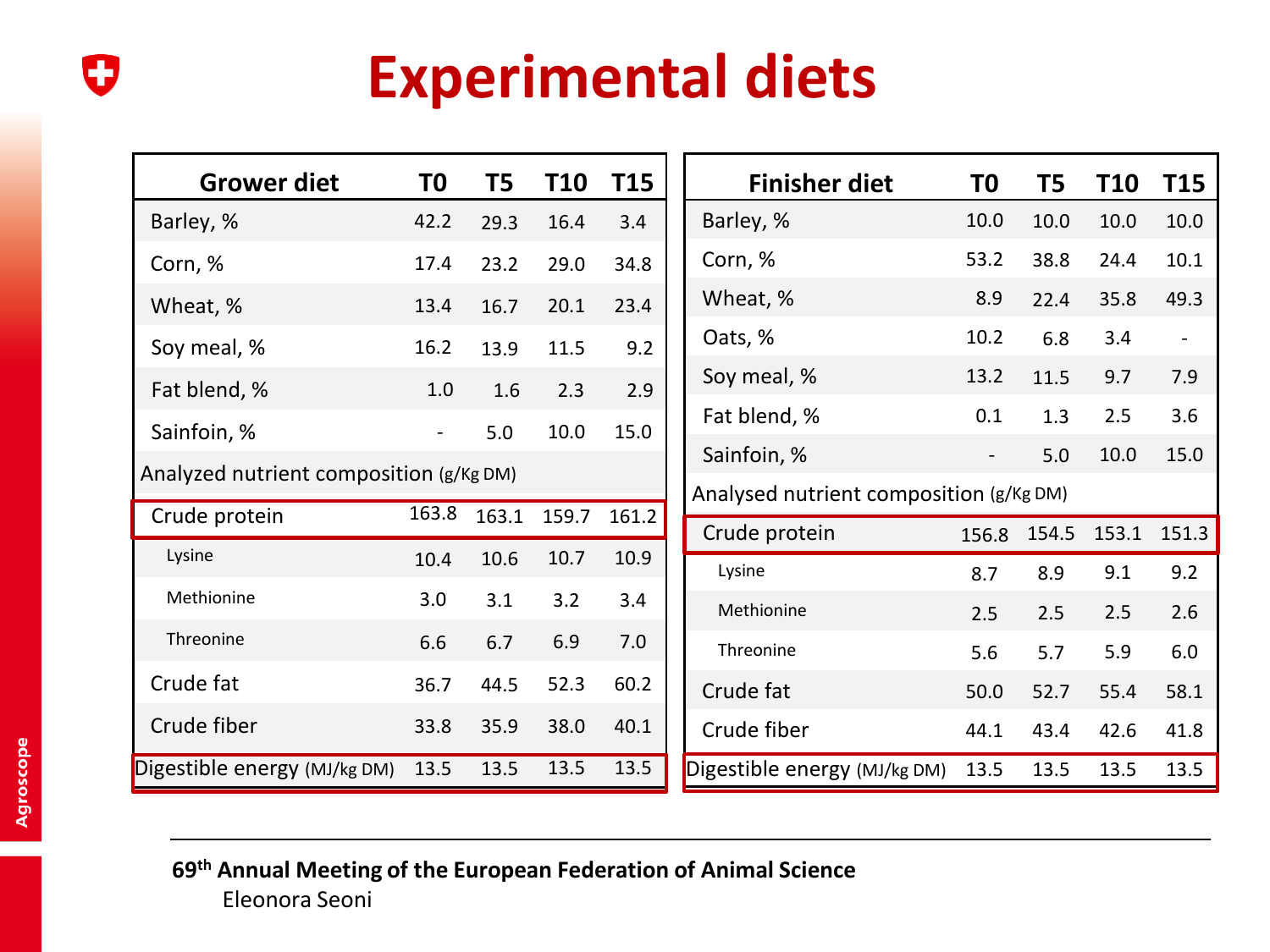## **N - balance**

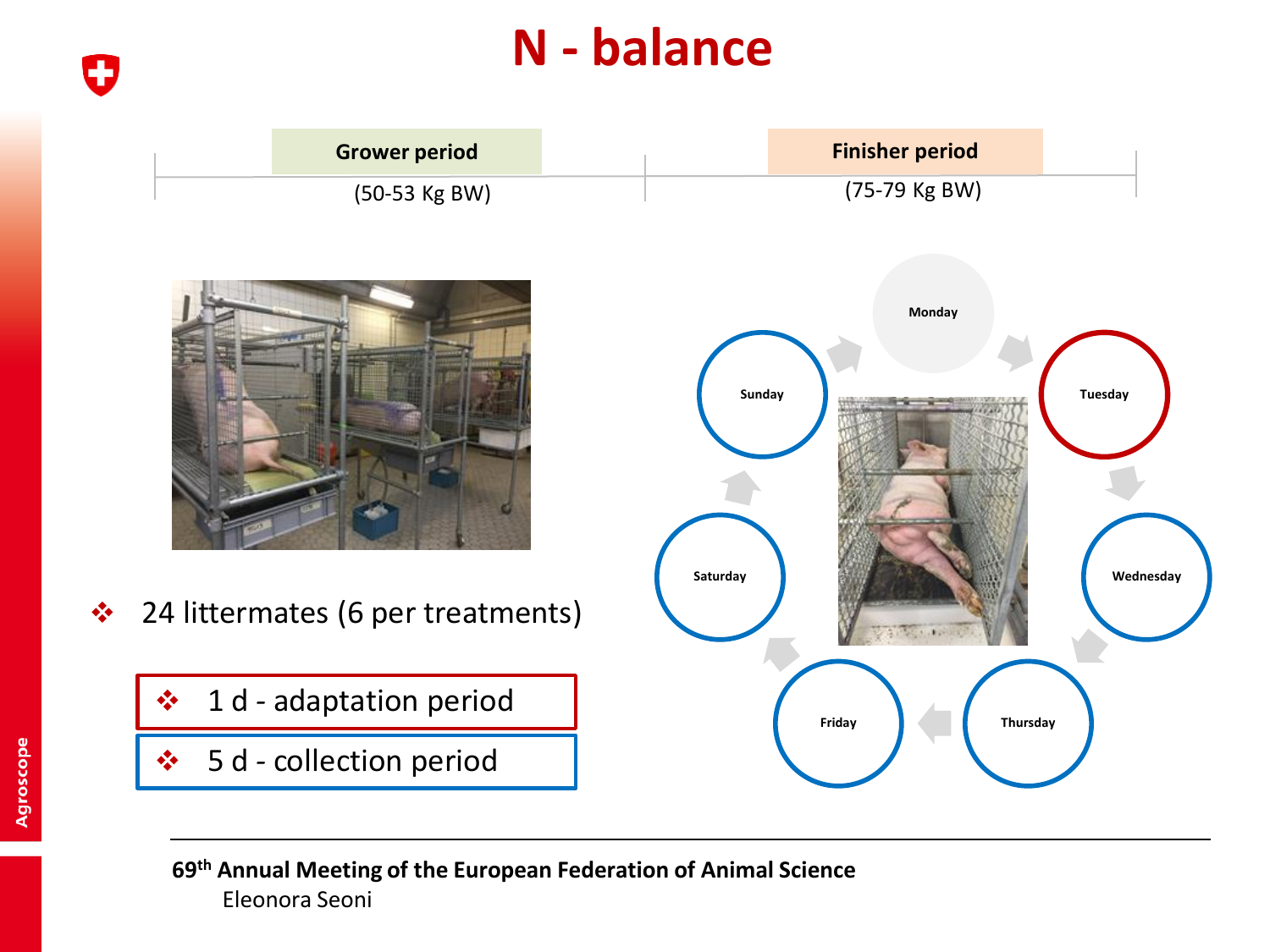# **Traits of interest**

| 樂<br>(from 25 - 110 kg BW)                                                                                                   | <b>Growth performance</b>                                                                                                | $\div$ N-balance<br>(at 50 and 75 kg BW)                                                                                                                                                         |
|------------------------------------------------------------------------------------------------------------------------------|--------------------------------------------------------------------------------------------------------------------------|--------------------------------------------------------------------------------------------------------------------------------------------------------------------------------------------------|
| <b>ADG</b><br>$\odot$<br><b>ADFI</b><br>$\odot$<br>G:F ratio<br>$\odot$<br><b>Digestibility</b><br>❖<br>(at 50 and 75 kg BW) |                                                                                                                          | N-intake<br>$\odot$<br>N-feces<br>$\begin{array}{c} \circ \\ \circ \end{array}$<br>N-urine<br>$\circ$<br>N-total excretion<br>$\circ$<br>N-body retention<br>$\circ$<br>Urea in urine<br>$\circ$ |
| <b>DM</b><br>$\circ$<br>N<br>$\circ$                                                                                         | Data analysis with SAS 9.3<br>Anova<br>Fixed effect:<br>Experimental groups<br><b>经</b><br>Random effect:<br>Litter<br>÷ |                                                                                                                                                                                                  |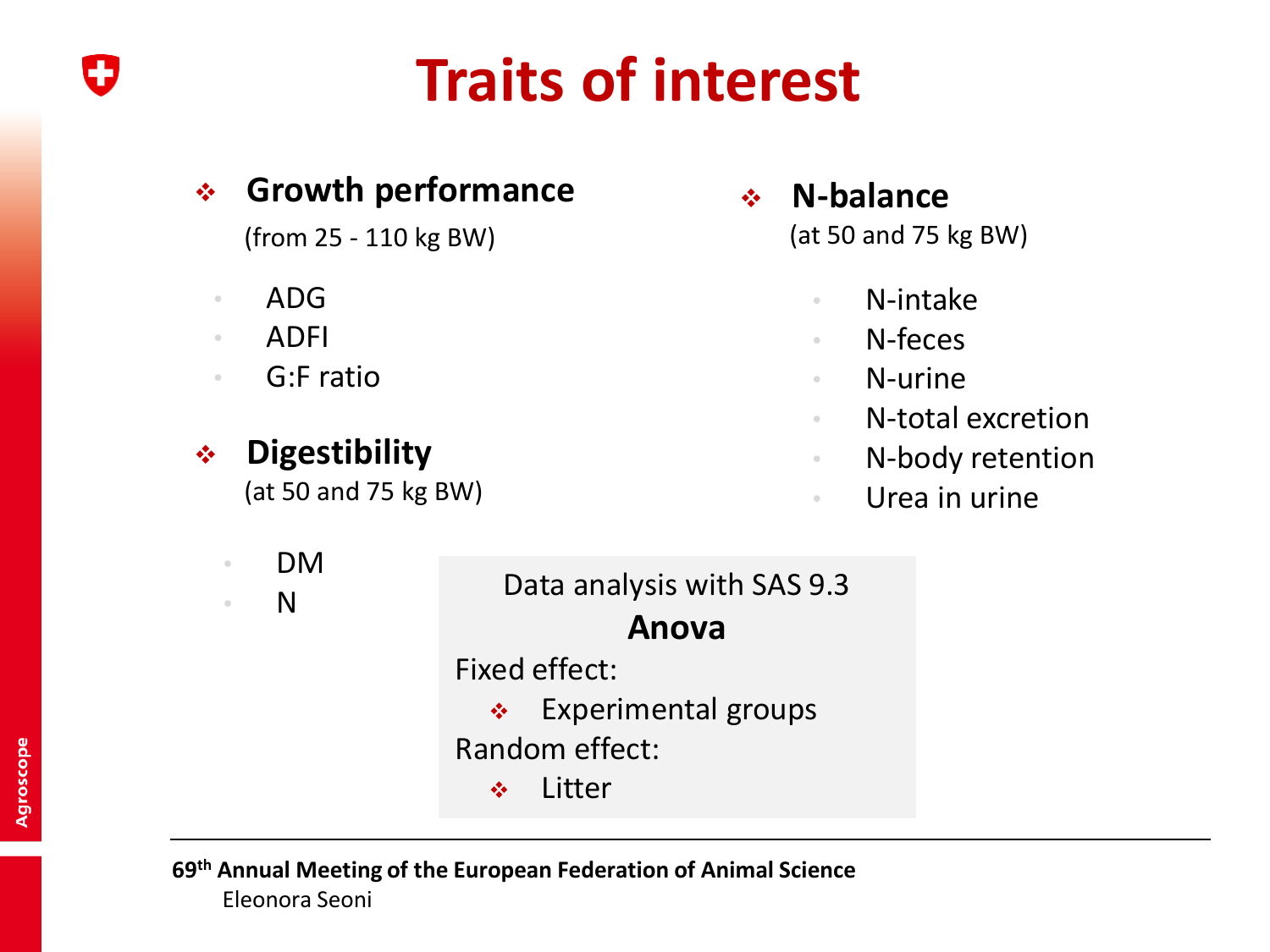### **Results - Growth performance**

|                                           | <b>Experimental groups</b> |       |      |                |                 |                 |           |         |  |
|-------------------------------------------|----------------------------|-------|------|----------------|-----------------|-----------------|-----------|---------|--|
|                                           |                            |       | T0   | T <sub>5</sub> | T <sub>10</sub> | T <sub>15</sub> | <b>SE</b> | P-value |  |
| 25<br>$\mathbf I$                         | ADG                        | kg/d  | 0.91 | 0.84           | 0.92            | 0.87            | 0.06      | 0.42    |  |
| eo kg BW                                  | <b>ADFI</b>                | kg/d  | 1.85 | 1.75           | 1.91            | 1.79            | 0.12      | 0.39    |  |
|                                           | G: F                       | kg/kg | 0.49 | 0.48           | 0.48            | 0.49            | 0.02      | 0.87    |  |
| $\mathbf{g}$<br>$\mathbf{I}$<br>105 kg BW | <b>ADG</b>                 | kg/d  | 0.96 | 0.90           | 0.99            | 0.99            | 0.04      | 0.34    |  |
|                                           | <b>ADFI</b>                | kg/d  | 2.52 | 2.37           | 2.65            | 2.50            | 0.17      | 0.33    |  |
|                                           | G: F                       | kg/kg | 0.38 | 0.38           | 0.38            | 0.40            | 0.02      | 0.50    |  |
| 20                                        | ADG                        | kg/d  | 0.94 | 0.87           | 0.96            | 0.94            | 0.05      | 0.31    |  |
| $-105$<br>kg BW                           | <b>ADFI</b>                | kg/d  | 2.22 | 2.09           | 2.32            | 2.17            | 0.13      | 0.23    |  |
|                                           | G: F                       | kg/kg | 0.42 | 0.42           | 0.41            | 0.43            | 0.01      | 0.53    |  |

**ADG**: Average daily gain; **ADFI**: Average daily feed intake; **G:F**: Gain to feed ratio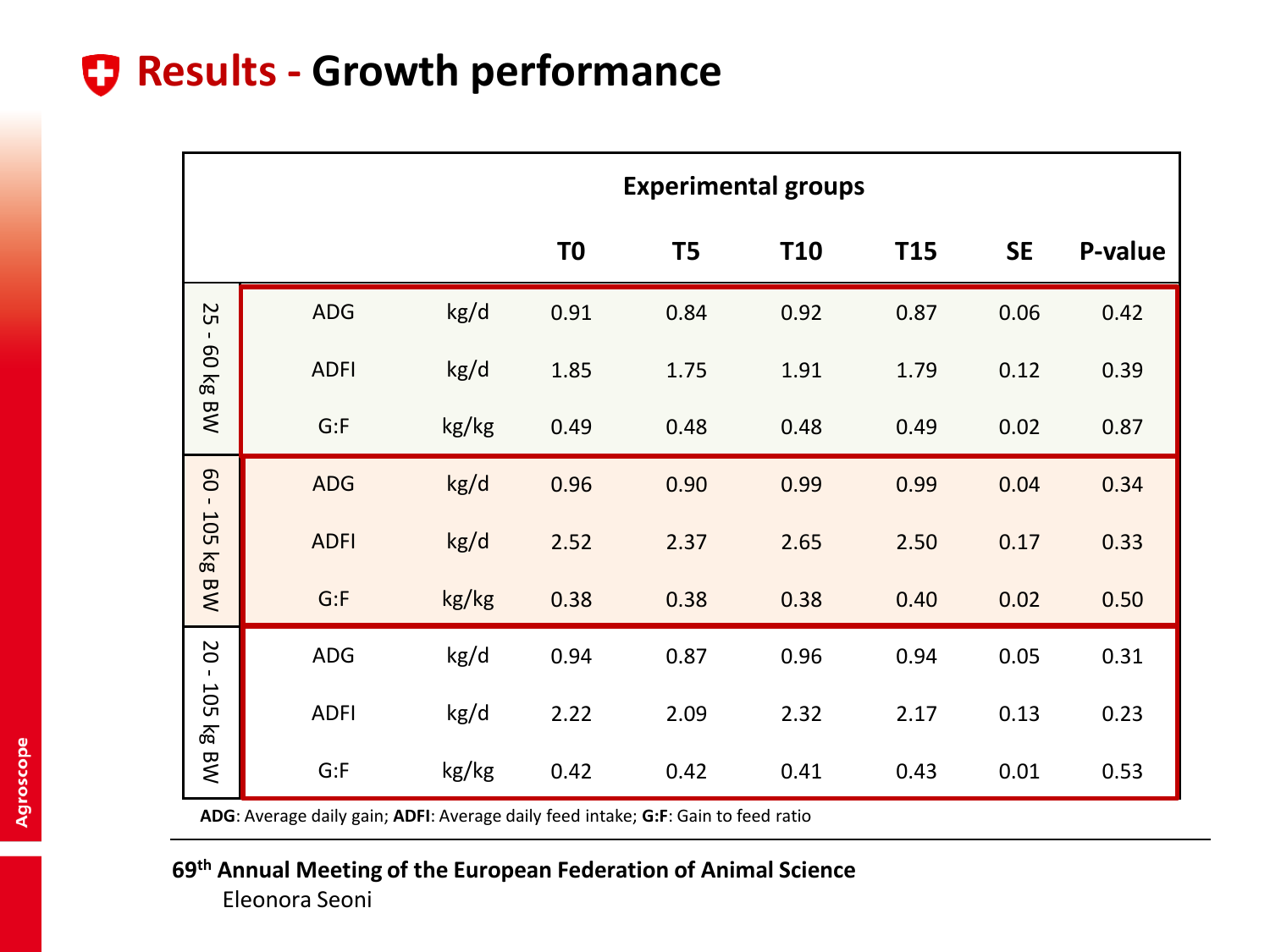### **Results - Intake and digestibility of DM and N**

|               | <b>Experimental groups</b> |                |                   |                    |                   |           |         |  |  |
|---------------|----------------------------|----------------|-------------------|--------------------|-------------------|-----------|---------|--|--|
|               |                            | T <sub>0</sub> | T5                | T <sub>10</sub>    | T15               | <b>SE</b> | P-value |  |  |
|               | Daily intake (gr/d)        |                |                   |                    |                   |           |         |  |  |
|               | <b>DM</b>                  | 1587           | 1597              | 1586               | 1484              | 85.8      | 0.77    |  |  |
|               | N                          | 46.6           | 46.0              | 45.3               | 42.7              | 2.5       | 0.69    |  |  |
| 50 - 53 kg BW | Digestibility (%)          |                |                   |                    |                   |           |         |  |  |
|               | <b>DM</b>                  | 88.1a          | 85.8 <sup>b</sup> | 85.7 <sup>b</sup>  | $86.2^{ab}$       | 0.55      | 0.02    |  |  |
|               | N                          | 87.0a          | 80.5 <sup>b</sup> | 79.9 <sup>b</sup>  | 79.0 <sup>b</sup> | 1.15      | < 0.001 |  |  |
|               | Daily intake (gr/d)        |                |                   |                    |                   |           |         |  |  |
| 75 - 79 kg BW | <b>DM</b>                  | 2133           | 1907              | 2132               | 1874              | 229.9     | 0.40    |  |  |
|               | N                          | 59.0           | 52.1              | 58.3               | 51.2              | 6.3       | 0.35    |  |  |
|               | Digestibility (%)          |                |                   |                    |                   |           |         |  |  |
|               | <b>DM</b>                  | 89.7a          | 87.5 <sup>b</sup> | 86.0 <sub>pc</sub> | 85.3c             | 0.50      | < 0.001 |  |  |
|               | N                          | 90.2a          | 85.4 <sup>b</sup> | 82.1 <sup>c</sup>  | 80.8c             | 0.83      | < 0.001 |  |  |

**DM**: Dry matter; **N**: Nitrogen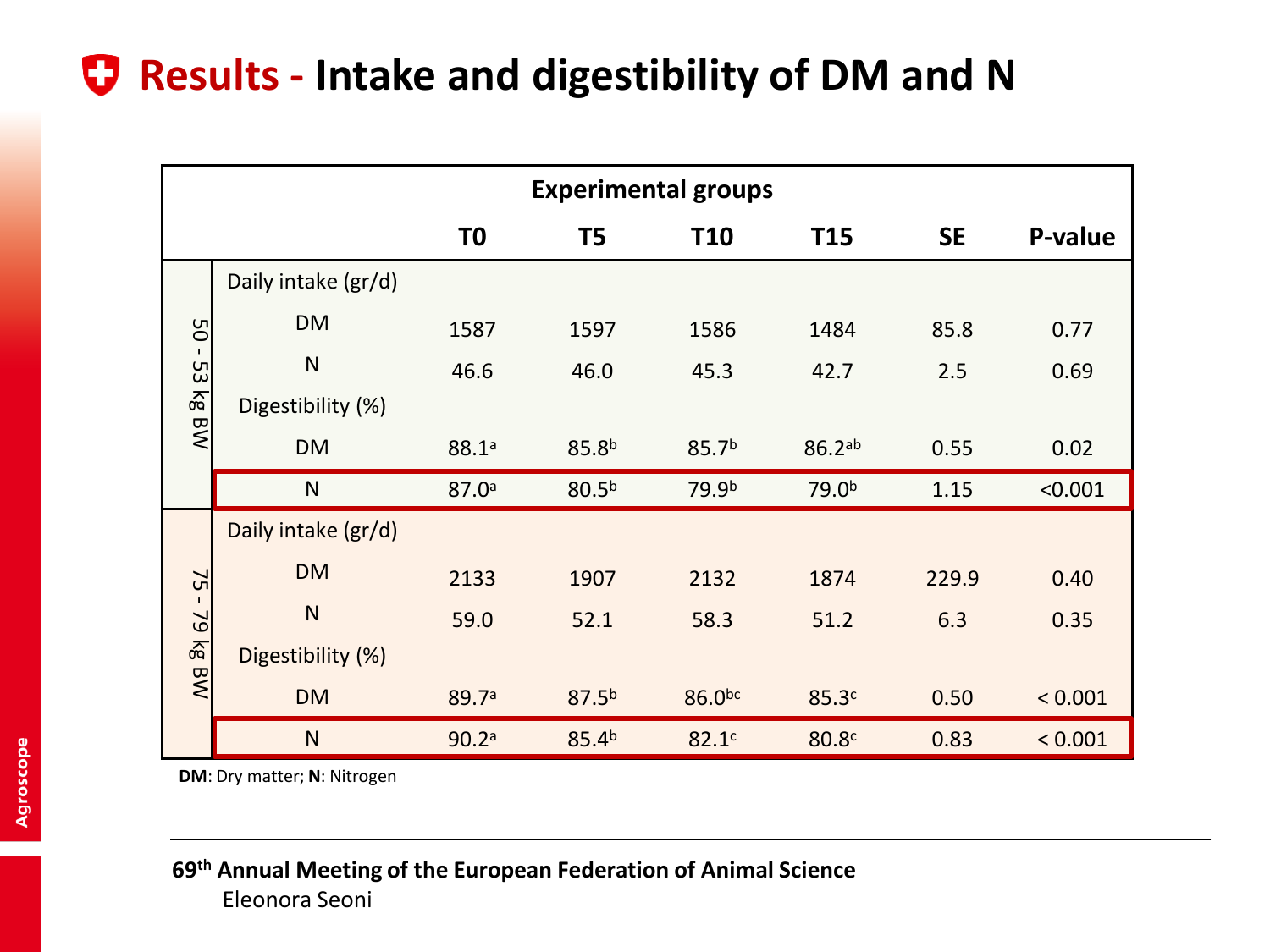### **Results - N-intake and N-excretion in the grower period**

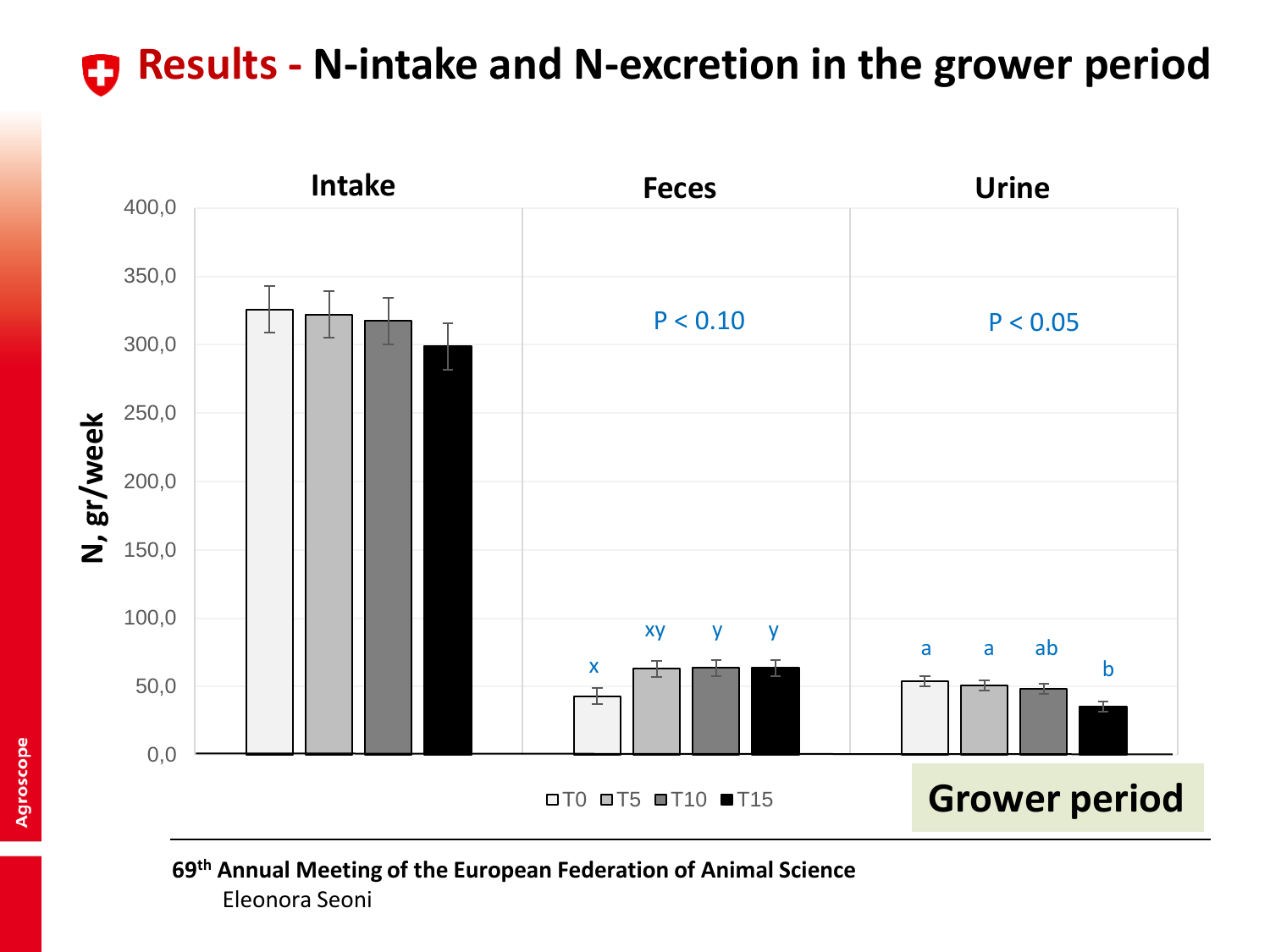### **Results - Total N-excretion and N-body retention**

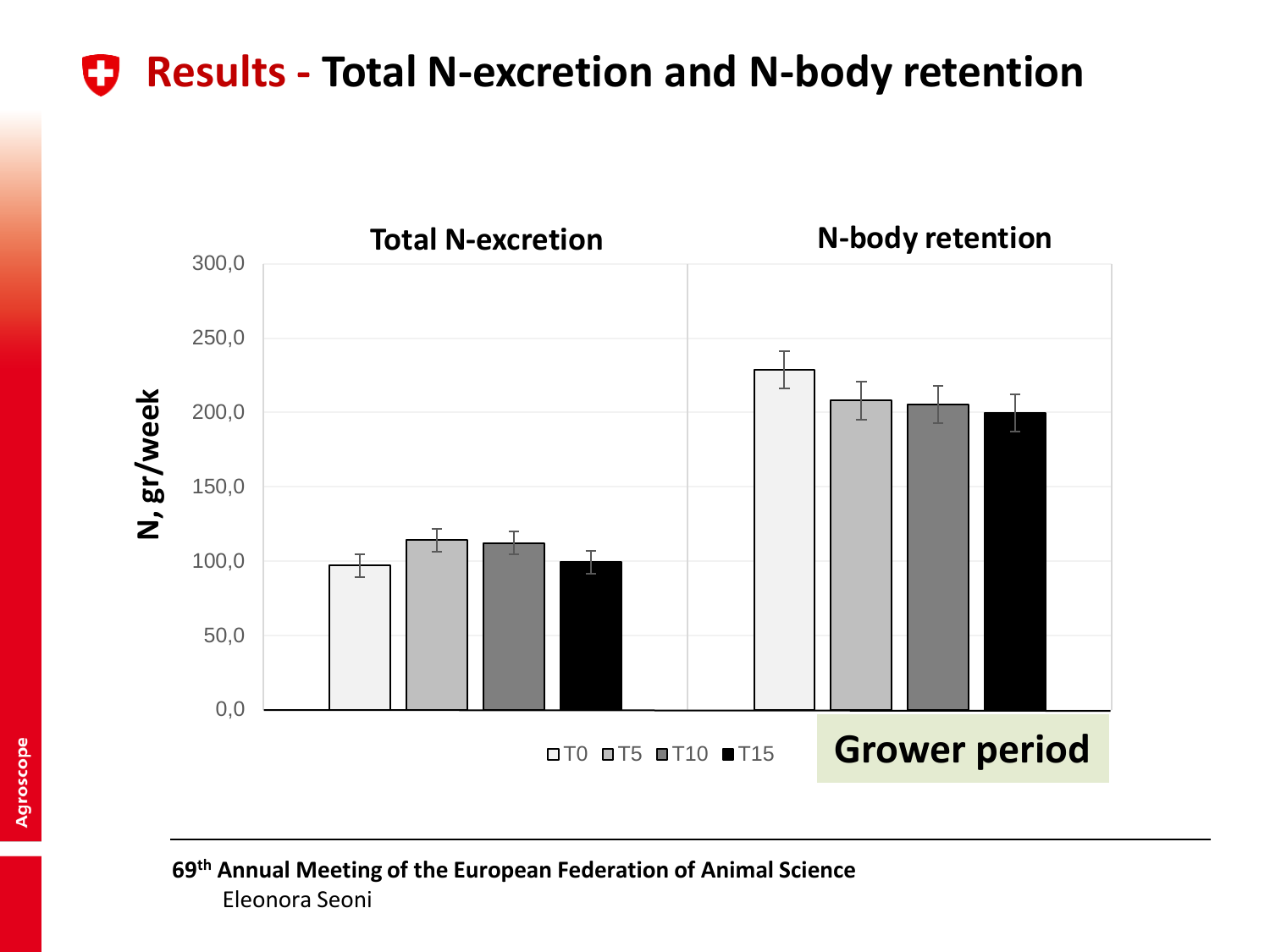### **Results - N-intake and N-excretion in the finisher period**

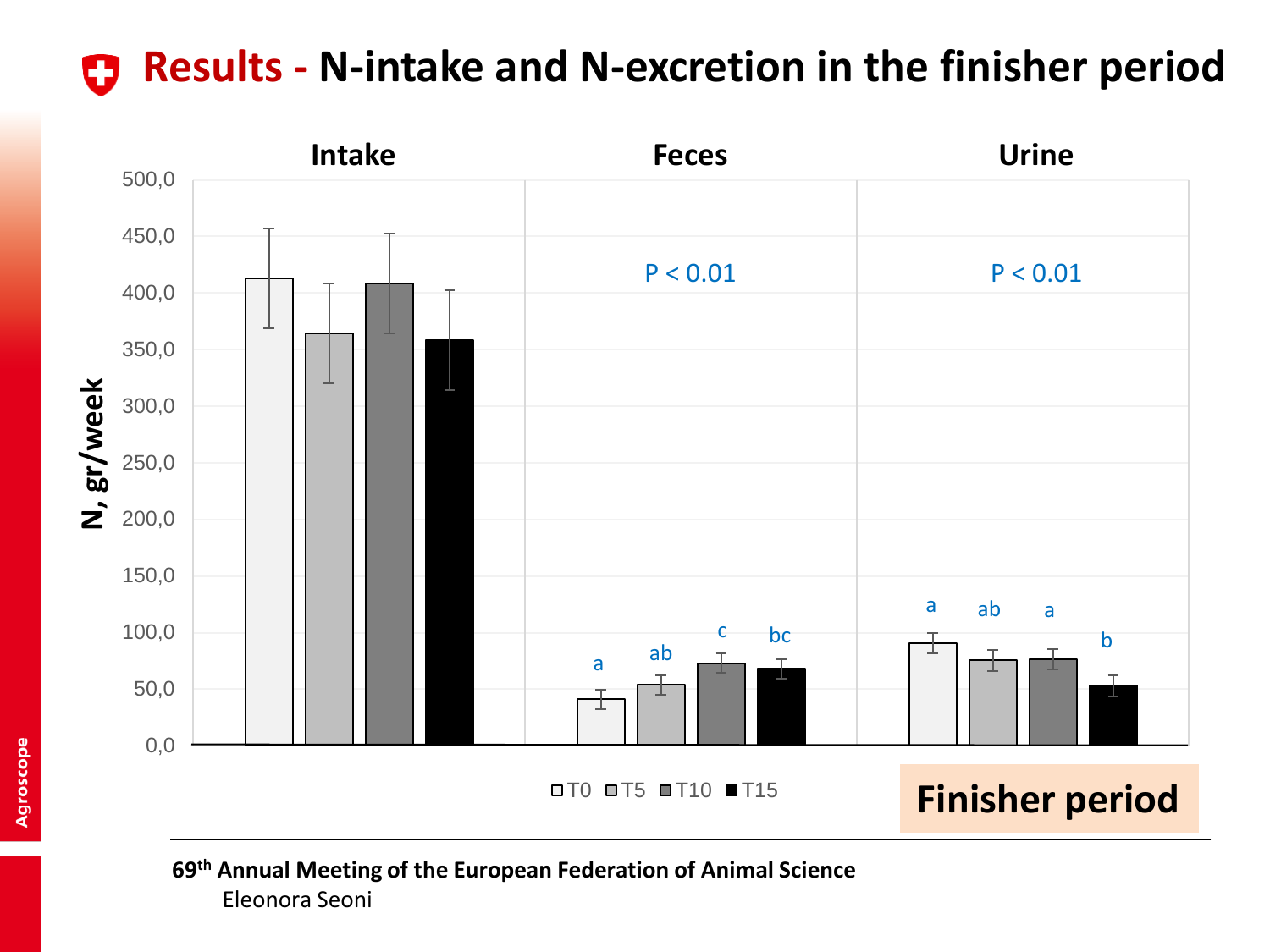#### **Results - Total N-excretion and N-body retention** O

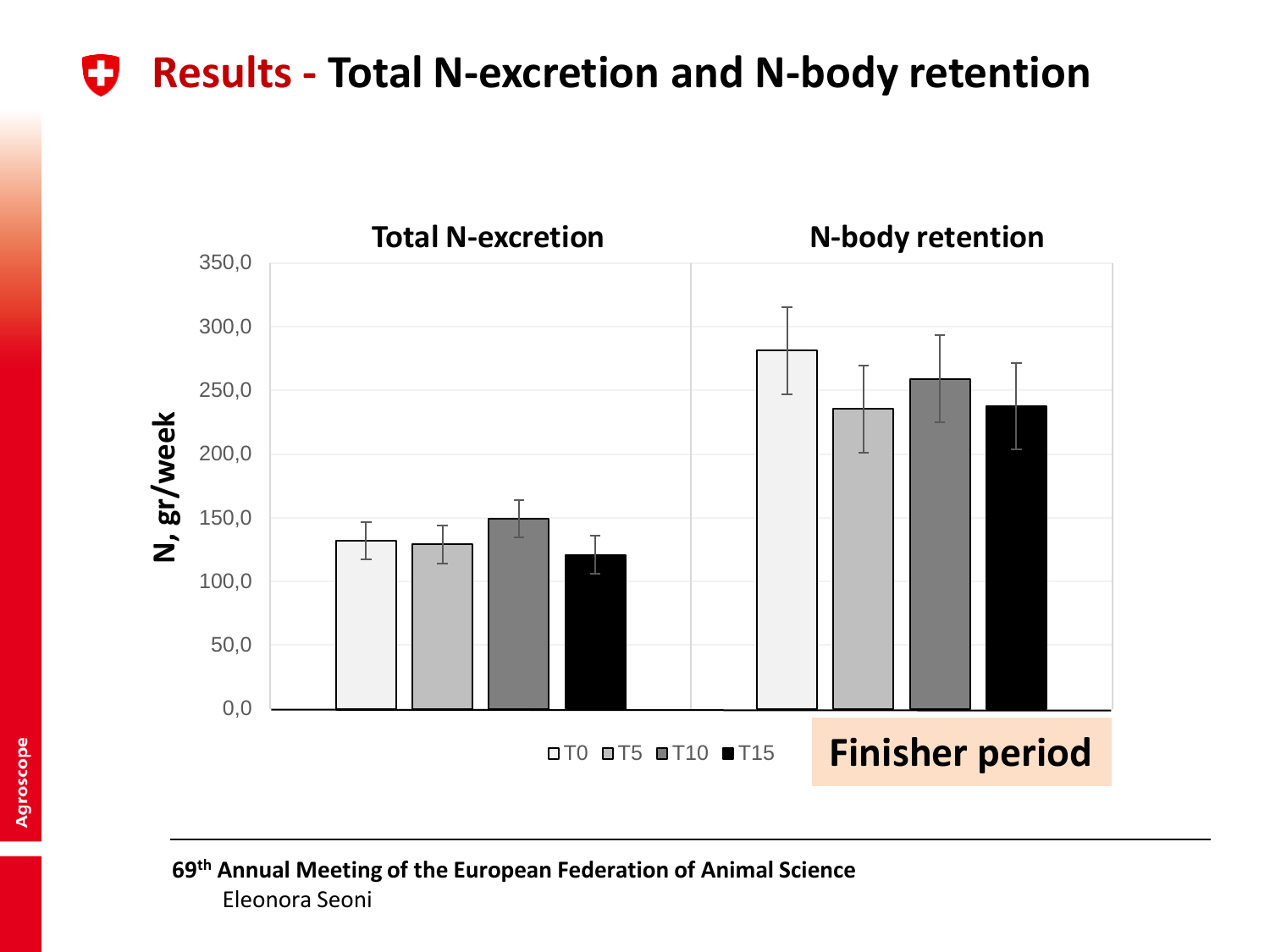#### **Results - Urinary urea concentration** O

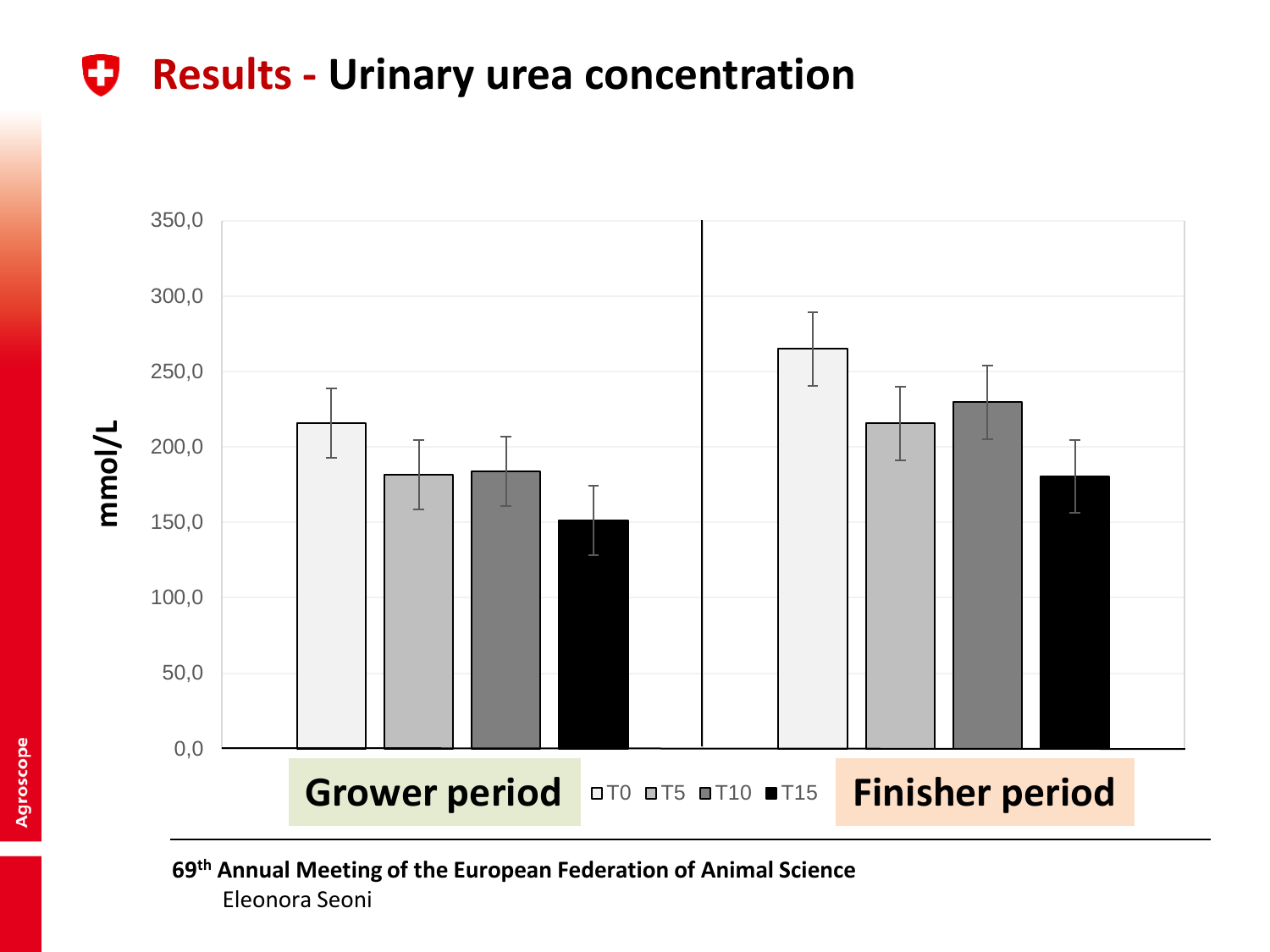

# **Conclusions**

Increasing levels of **CT** from Sainfoin

- $\Box$  Reduced urinary N excretion by
	- ❑ 31.5% in the grower period
	- ❑ 32.3% in the finisher period
- ❑ Increased fecal N excretion by
	- ❑ 48.2% in the grower period
	- ❑ 78.8% in the finisher period

# **Future studies?**